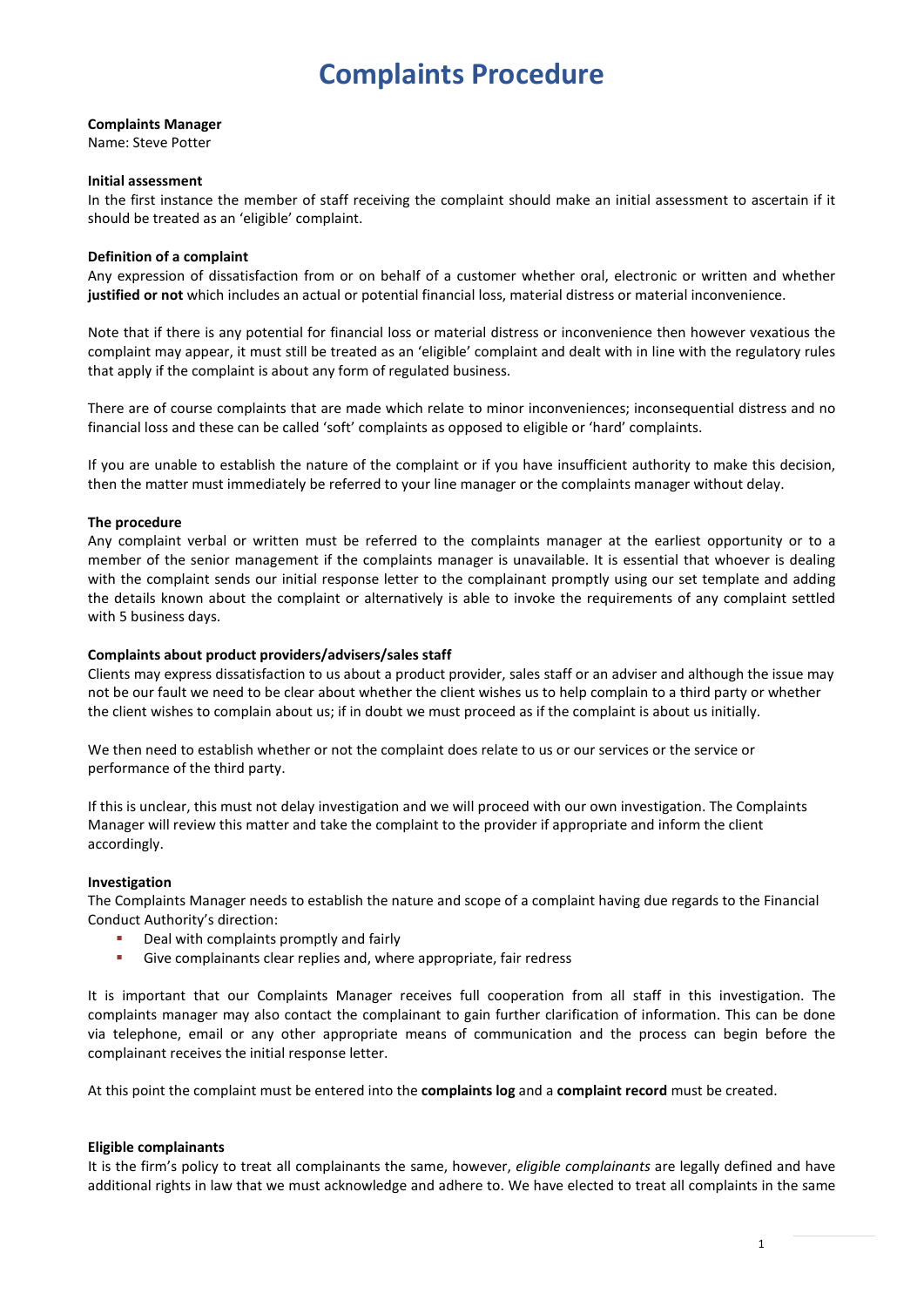# **Complaints Procedure**

way for simplicity. Sometimes we may not know if a complainant is 'eligible' in which case we must treat them as such and if it becomes necessary, the Financial Ombudsman Service will establish the status of the complainant, not us.

# **The Financial Conduct Authority complaints rules apply to complaints:**

- Made by, or on behalf of an eligible complainant
- Relating to regulated activity
- Involving an allegation that the complainant has suffered, or may suffer, financial loss, material distress or material inconvenience

# **Timescales**

The Rules give firms a maximum of 8 weeks to issue a final response to the complainant and we require that this practice is followed (as a maximum time scale) for all complaints. It is also important and courteous to keep complainants informed of progress and we will do this by writing to them after four weeks if we have not reached a decision using the holding letter template. More holding letters may be given at the discretion of the Complaints Manager.

# **Complaints settled within 5 business days**

Complaints that can be settled satisfactorily within 5 business days can be treated differently. Instead of sending the Initial response and 8 week letters set out below the firm can use the *'Summary Resolution Communication'*

Where we consider a complaint to be resolved under this section, we must promptly send the complainant a *'Summary Resolution Communication'*, being a written communication from us which:

- (1) Refers to the fact that the complainant has made a complaint and informs the complainant that we now consider the complaint to have been resolved to their satisfaction;
- (2) Tells the complainant that if he subsequently decides that he is dissatisfied with the resolution of the complaint he may be able to refer the complaint back to us or to the Financial Ombudsman Service;
- *(3)* Indicates whether or not we consent to waive the relevant time limits by including the appropriate wording set out in [DISP 1 Annex 3R](https://www.handbook.fca.org.uk/handbook/DISP/1/Annex3.html?date=2016-07-01#D927) *(or please refer to the Final Response Letter template for appropriate wording to use) ;*
- (4) Provides the website address of the Financial Ombudsman Service; and
- (5) Refers to the availability of further information on the website of the Financial Ombudsman Service.

The information regarding the Financial Ombudsman Service required to be provided in a **Summary Resolution Communication** should be set out clearly, comprehensibly, in an easily accessible way and prominently, within the text of those responses.

In addition to sending a complainant a *Summary Resolution Communication*, a respondent may also use other methods to communicate the information where:

- (1) We consider that doing so may better meet the complainant's needs; or
- (2) The complainant and respondent have already been using another method to communicate about the complaint.

An example of (1)) may be where a respondent is aware that a complainant is visually impaired. An example of (2) above may be where a respondent has been communicating with a complainant about a complaint by telephone.

| <b>Letter</b>           | Timina                                                                                       |
|-------------------------|----------------------------------------------------------------------------------------------|
| Initial response letter | Promptly: by the next working day unless there are exceptional circumstances.                |
| Holding letter          | Optional until the eighth week                                                               |
| Final response          | By end of the eighth week after the receipt of the complaint in all cases, but sooner        |
|                         | whenever possible. If, exceptionally, a full response is not possible by this time your firm |
|                         | must send out a holding letter explaining why it has not been able to issue a decision       |
|                         | within the above time frame and when it expects to be able to provide a decision. You        |

# **Complaints not settled within 3 business days**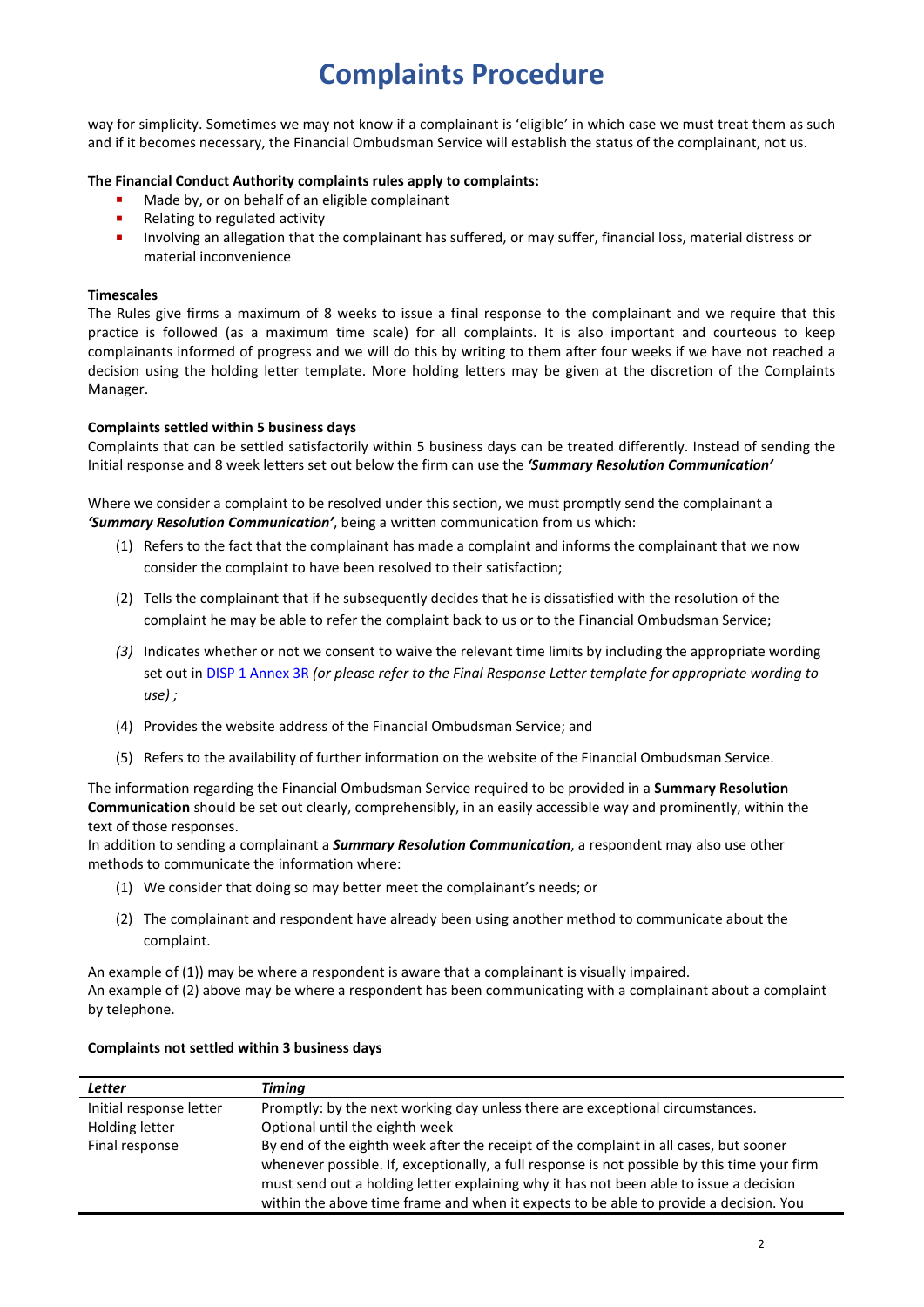# **Complaints Procedure**

| should however note that it is a requirement that final responses are issued by the end of |
|--------------------------------------------------------------------------------------------|
| eight weeks after receipt of complaints.                                                   |

#### **Holding letter**

When the investigation has not involved a continuous dialogue the complaints manager may issue a holding letter after four weeks if the complaint remains outstanding. *The holding letter can be issued more frequently if necessary or desirable.*

### **Final response**

This must clearly set out, in writing, the following:

- **•** whether we accept or reject the complaint
- **•** where applicable, the reasons for rejecting any complaint
- where we accept the complaint, and intend to offer redress or remedial action, details of the redress to be offered, any compensation offered and a clear method of calculation has to be shown.

Additionally, where the client is an 'eligible counterparty'/potential 'eligible counterparty' we must:

- Explain that where the complainant disagrees with the firm's decision they must refer the matter to the ombudsman within six months of the date of this letter or the right to use this service is lost and
- Enclose a copy of the Financial Ombudsman Service's standard explanatory leaflet

Indicates whether or not we consent to waive the relevant time limits by including the appropriate wording set out in [DISP 1 Annex 3R](https://www.handbook.fca.org.uk/handbook/DISP/1/Annex3.html?date=2016-07-01#D927) *(or please refer to the Final Response Letter Template for appropriate wording to use)*

The final response template should be used and the **complaints log** and **complaint record** must be updated with the final decision including details of the amount of any redress offered.

#### **Closing a complaint**

We will consider a complaint closed when we have issued our final response.

#### **Financial Ombudsman Service**

The firm must co-operate fully with the Ombudsman in resolving any complaints made against it and agrees to be bound by any awards made by the Ombudsman. The firm undertakes to pay promptly the fees levied by the Ombudsman.

#### **Contact:**

**Address**: The Financial Ombudsman Service, Exchange Tower, London E14 9SR

**Tel**: **0800 023 4567** (free for most people ringing from a fixed line) or **0300 123 9123** (cheaper for those calling using a mobile) or **44 20 7964 0500** (if calling from abroad)

**Email**: [complaint.info@financial-ombudsman.org.uk](mailto:complaint.info@financial-ombudsman.org.uk)

**Website**: [www.financial-ombudsman.org.uk](http://www.financial-ombudsman.org.uk/)

#### **Analysis**

We will conduct a root cause analysis in the case of any complaint and this will be recorded with the appropriate action having been taken. These actions are to be recorded with the individual complaint record and in our complaint reviews. The Complaints Manager will give the compliance officer full details and liaise with senior management of any changes need to be made to our procedures.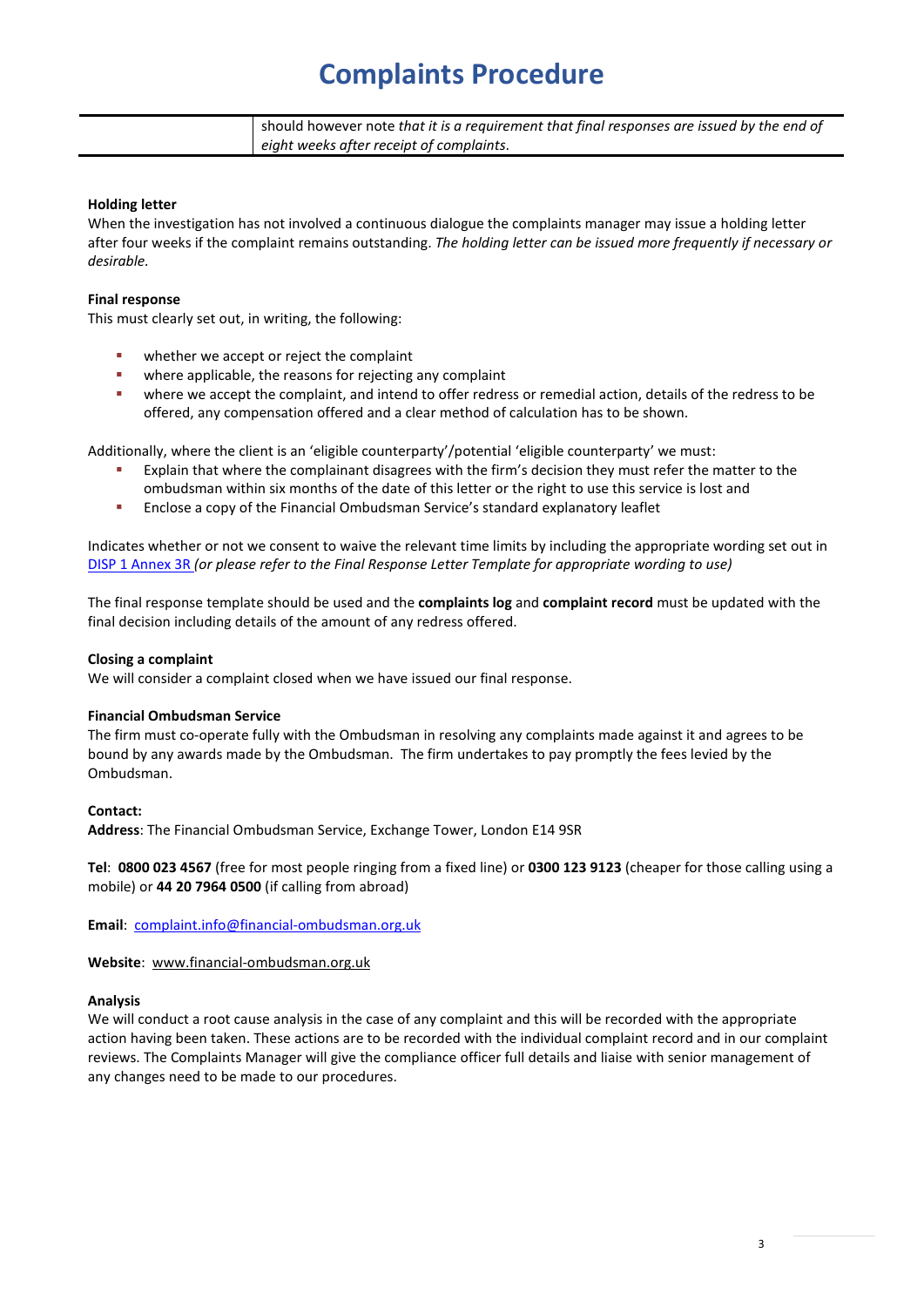# **Complaint Flow Chart**

**For complaints that will** *not* **be resolved by close of the third day of business following receipt** Complaint Received Tel. Letter Complaints Manager Enter details onto Complaints Log & record customer complaint details on Complaint Record template. Issue Initial Response letter  $\overline{a}$  Complaint resolved י Email Walk In Investigation Action Yes Issue Final Response Letter to customer Update Complaints register Close file No Issue Holding Letter Revise target resolution date – not to exceed 8 weeks from date made complaint Still unable to resolve after 8 weeks í Periodic Complaints Review by: Type Individual Responsible Category